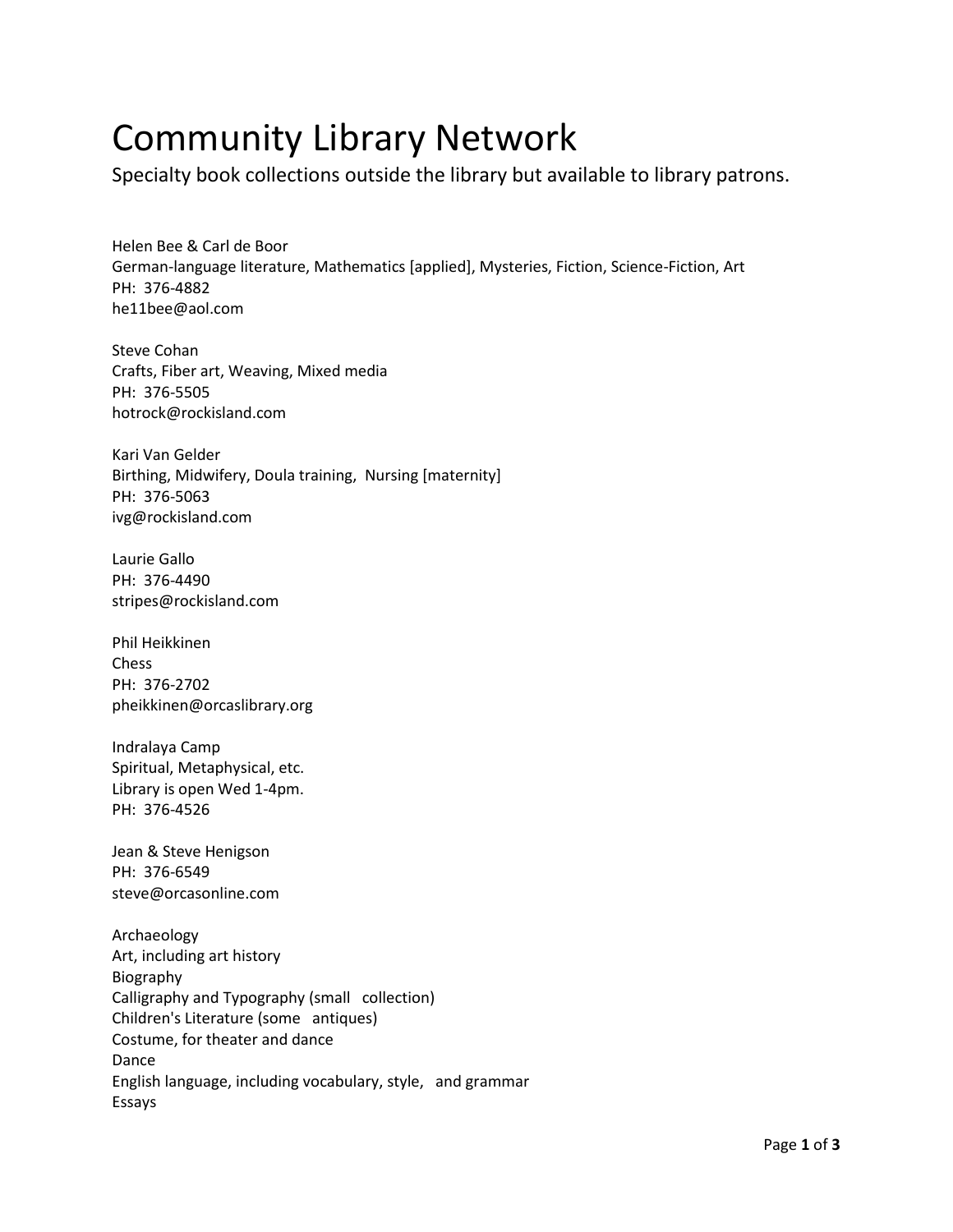Jean & Steve Henigson (cont.)

Firearms, including history and technology Geography, including travel History, ancient and modern" Holmsiana," (the "canonical" stories, pastiches, and commentaries) Humor, including Cartoons Judaica Law (small collection, California and federal) Maps, foreign and domestic Medicine (small collection) Military Topics, including history Museum Catalogs and Guides, foreign and domestic Music and Song (reference, opera, and folk music -- small collection) Philosophy (small collection) Poetry "Practical" Sciences and Craftwork, including Leather Ornithology and Wildlife Oupoor Survival (small collection) Religion and Myth Science, including history of, astronomy, paleontology, geology, mathematics Social History Sociology Technology, ancient and modern Theater (plays -- small collection)

Anita Holladay Massage & related subjects PH: 376-2095 fairisland@centurytel.net

Babs McCorison Mycology PH: 376-2404 babs@mccorison.com

Peter McCorison Wooden boatbuilding, Engineering PH: 376-2404 peter@mccorison.com

Miles McCoy Sailing, Travel, Boatbuilding, Adventure PH: 376-4305 sharonl@rockisland.com